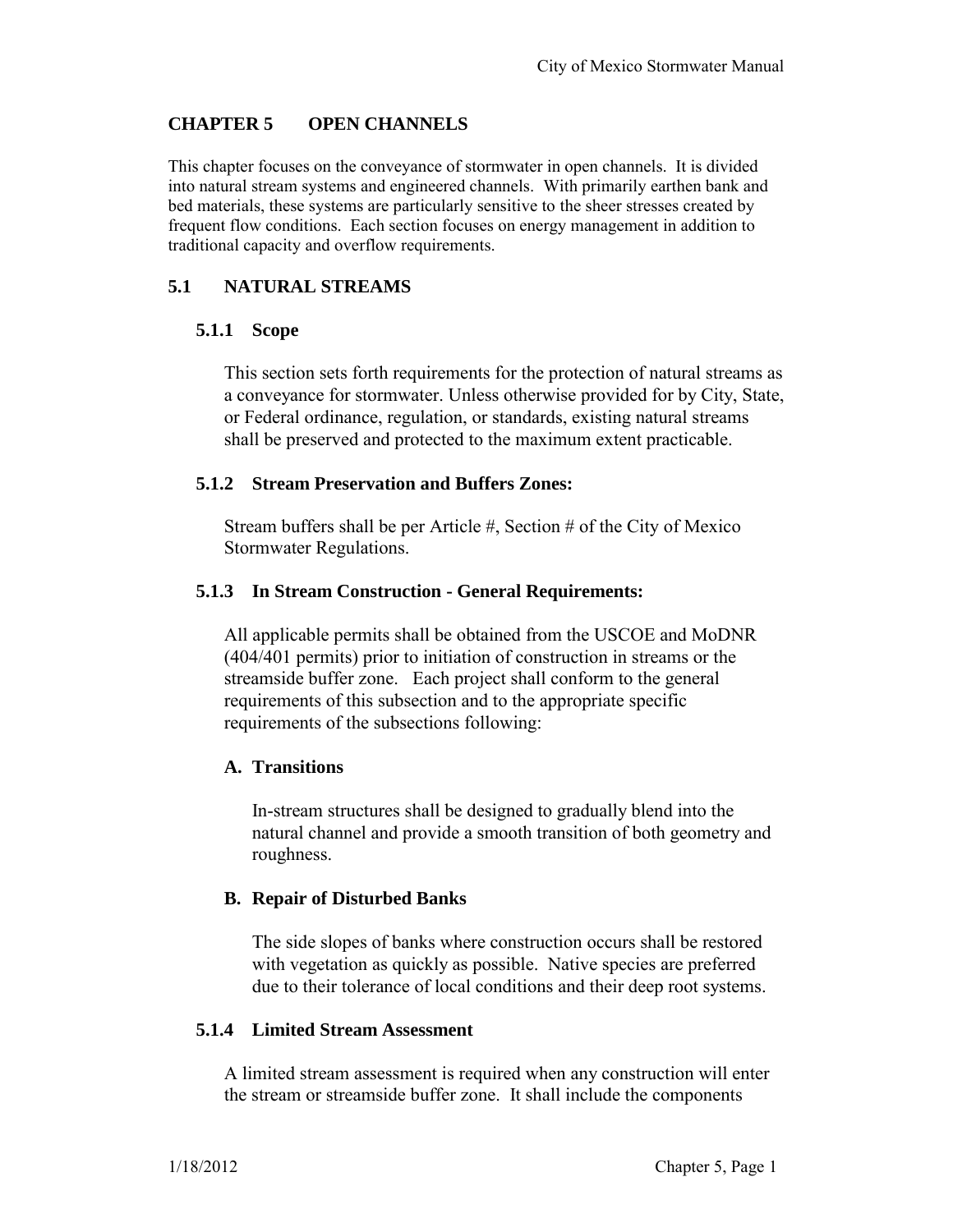listed below, except as modified by the Director to better fit project needs. This should, at a minimum, include the area on the property where encroachments are to be made on the stream or buffer zone plus one wave form upstream and down or 300' upstream and down, whichever is less.

## **A. Plan Form Analyses and Inventory**

The plan-view of the natural stream using aerial photographs or planninglevel aerial survey shall be plotted to an appropriate scale. For smaller sites, the site topographic survey may be used. The following items shall be shown:

- 1. Top of bank.
- 2. Ground contours (if available).
- 3. Floodplain for the 1% storm.
- 4. Approximate thalweg and approximate locations of riffles, runs and pools.
- 5. Active scour and depositional areas, point bars, and islands.
- 6. Photographs of main channel, streamside vegetation, and each riffle, appropriately referenced to plan-view location.





#### **B. Longitudinal Profile and Sections**

The elevations of the profile along the thalweg shall be field surveyed to the nearest 0.1 ft. and the following features noted: riffles, pools, exposed bed rock, and advancing headcuts (areas of bed elevation change that appear to be actively migrating upstream). The top of left and right bank shall be plotted at correct elevation along the profile.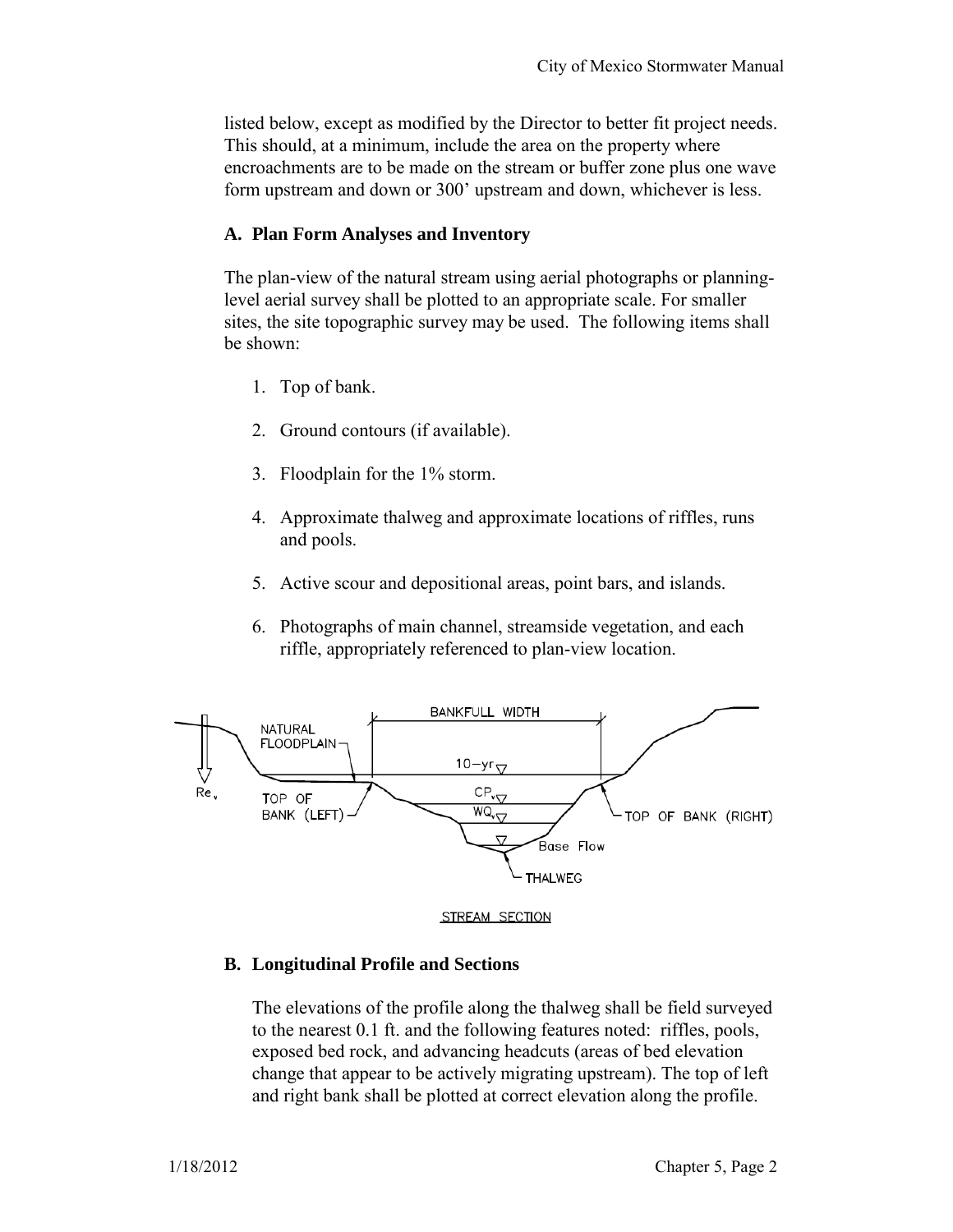Frequency of field information shall be sufficient to indicate the general condition of the channel and its overall stream structure. This information is more critical when disturbing the stream or discharging a concentrated flow in the stream-side zone.

### **C. Bed and Bank Materials**

The Engineer shall provide a narrative discussing the types of materials found in the bed and bank as they relate to the stream's propensity to change.



 **Rip-rap used for energy dissipation at outfall**

## **5.1.5 Discharge Outfalls**

Energy dissipation shall be provided to reduce shear stress at the outfall. Discharge points for outflows from enclosed systems or constructed channels shall be designed as one of the following:

## **A. Primary Outfall**

Primary outfalls are those where the entire upstream channel is replaced by an enclosed system or constructed channel which discharges flow in line with the direction of the downstream segment. Energy dissipation shall be provided at the outlet to reduce velocities per Section 4.6.4. Grade control downstream of the outlet and energy dissipater shall be provided to prevent undermining of the outfall by future headcuts per Section 5.1.8. The alignment and location of the outfall and associated energy dissipater and grade control should make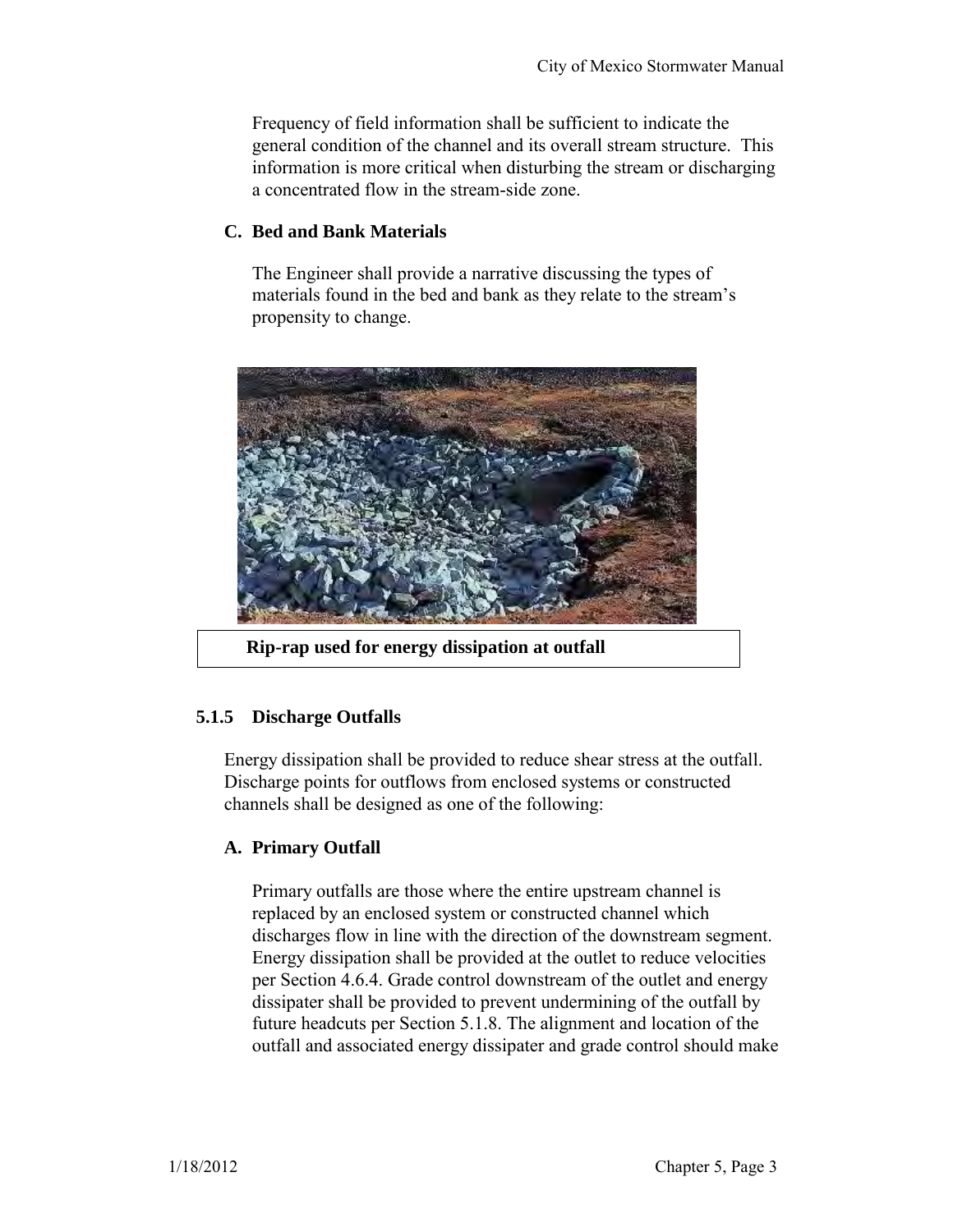a smooth transition into the downstream channel. Primary outfalls shall be used whenever the contributing drainage area of the outfalls is greater than 80% of the downstream channel.

## **B. Tributary Outfall**

Tributary outfalls are primary outfalls located on a tributary to a larger downstream segment. Energy dissipation and transition to the natural stream flow should take place at least ten tributary channel widths upstream of the confluence. Grade control in the tributary upstream of the confluence shall be provided. Tributary outfalls may be used in all situations of tributary flow.

## **C. Lateral Outfall**

Lateral outfalls are small outfalls that discharge from the banks of a natural stream. Outfalls shall be located to enter on a riffle or from the outside of a bend, but should generally not enter from the inside of a bend. Outfall pipes shall be oriented perpendicular to the flow of the stream with the invert at or slightly below top of the next downstream riffle. Outfalls shall be flush with or setback from the bank. The bank shall be shaped to provide a smooth transition and protected with reinforced vegetation (preferred) or rip-rap. If the outfall is in a bend, it shall be set back from the existing bank a sufficient distance to account for future meander migration, and the transition shall be graded and appropriately reinforced. Perpendicular outfalls may only be used when the contributing drainage area of the outfall is less than 40% of that in the downstream channel.

## **D. Edge of buffer Outfall**

Edge-of-buffer outfalls are discharge points in the outer half of the riparian buffer that return the discharge to diffused overland flow. Outfalls shall be designed to spread flow into a sheet flow condition and allow overland flow and infiltration to occur. Overland flow shall be directed to run in the outer portion of the buffer parallel to the channel direction to increase length of flow and prevent shortcircuiting directly into the stream. Low weirs and berms may be graded to direct flow and encourage short-term ponding. The buffer zone utilized for infiltration shall be maintained in dense, erosion-resistant vegetation designed to withstand the shear stresses of a 10% storm. Edge-of-buffer outfalls shall only be used if each individual outfall can be designed to operate without scour or the formation of gullies.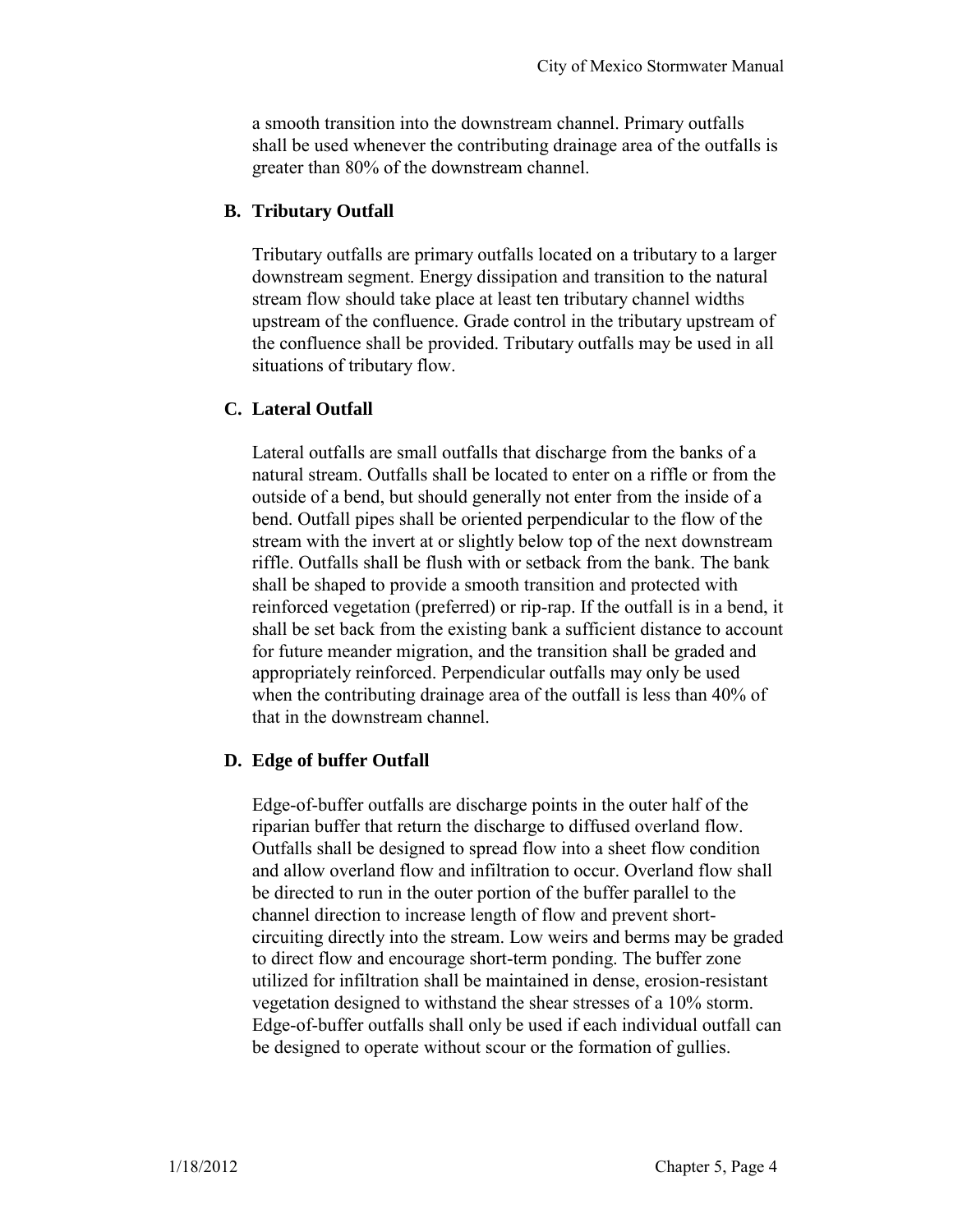

**OUTFALL TYPES** 

## **5.1.6 Culverts, Bridges, and Above Grade Crossings**

- **A.** Crossings should generally be located on a riffle or run. If the width of the roadway, pathway or above grade crossing is large relative to the length of the riffle, then grade control structures may be needed at the riffles upstream and downstream to isolate the impact of the crossings. If a crossing cannot be made at a riffle, avoid armoring a pool and place at-grade grade control structures at the riffle immediately upstream and downstream of the crossing.
- **B.** Realignment of channels to accommodate crossings and their approach should be avoided and minimized as much as possible. Any areas relocated shall have the banks stabilized in accordance with Section 5.1.9 and shall be included in the reach isolated by upstream and downstream grade control.
- **C.** For bridges the multi-stage channel shape should be maintained and additional area to convey the excess design flow shall be above the elevation of the bank-full discharge.
- **D.** For multi-cell culvert crossings that have a cumulative width larger than the bank-full width, those cells wider than the bank-full width shall have a flowline located at the lowest estimated bank-full depth,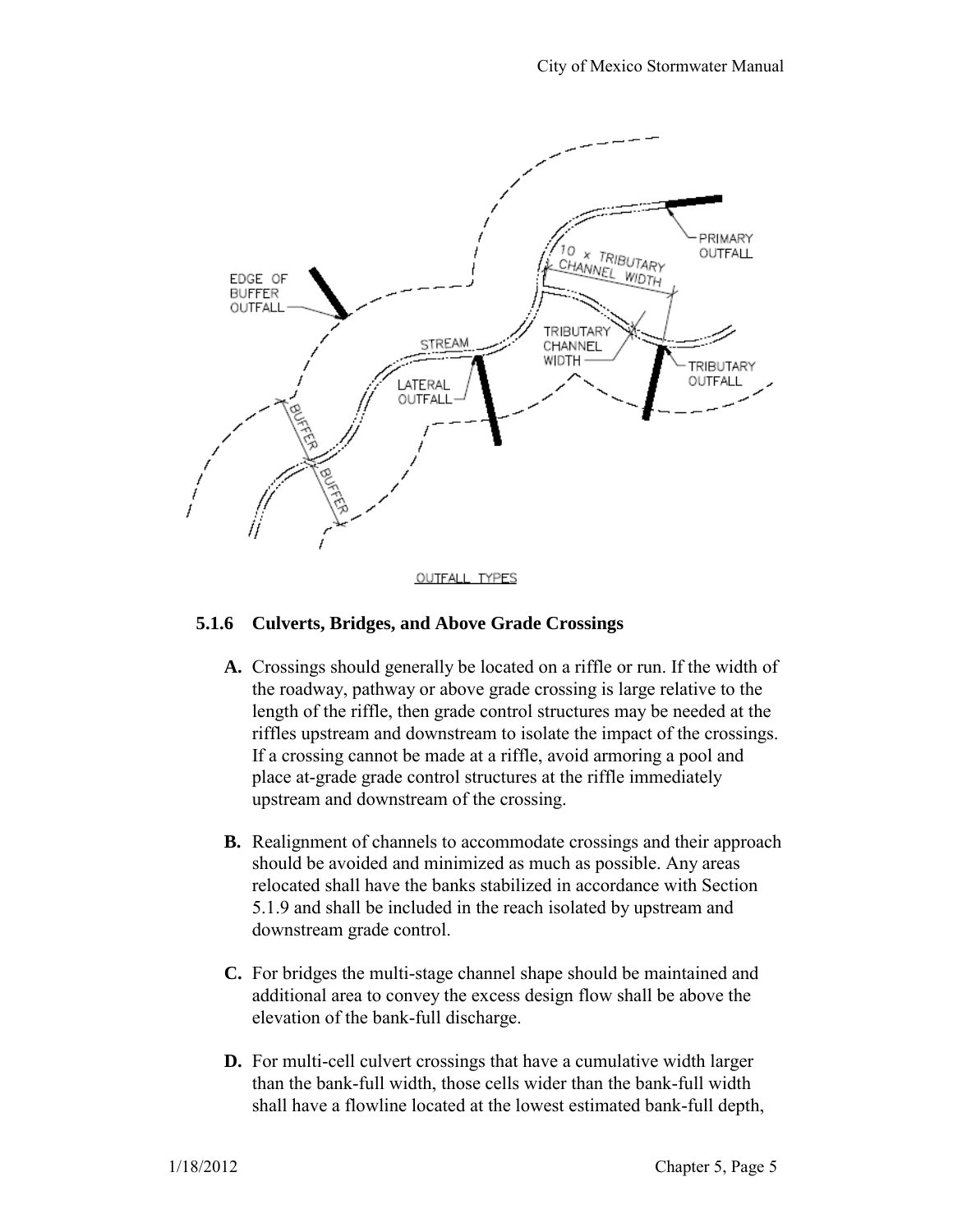or a weir wall or other structure upstream of the culvert opening shall be installed with a height to prevent access to the cell during flows less than bank-full flow. The weir wall shall be designed so that the hydraulic efficiency at the 1% ultimate conditions storm is not reduced.

**E.** Culverts shall be designed so that there is no backwater effect at all flows up to the 2 year (50% annual chance) storm discharge.

## **5.1.7 Below Grade Stream Crossings**

- **A.** Below grade stream crossings primarily include utility pipelines. Crossings should generally be at riffles and grade control structures constructed at the riffle, in addition to or constructed integrally with any encasement of the line the utility may require.
- **B.** If riffle crossing is not feasible, the crossing should be in a pool that is protected by a downstream grade control structure. The top of crossing elevation should be at least two feet below the top of grade control. Crossings under pools should not be armored directly, but are protected by downstream grade control.
- **C.** Below grade crossings shall be perpendicular to the stream whenever possible. If a perpendicular crossing is not feasible, the grade control protecting the crossing shall be perpendicular.
- **D.** Constriction or alteration of the pre-existing channel shape shall be avoided. If alteration occurs, sediment transport continuity and energy management shall be verified. Stream banks shall be repaired using vegetative methods whenever possible and the hydraulic roughness of the repaired stream bank should match that of the undisturbed stream banks.

## **5.1.8 Grade Control**

- **A.** Where grade control structures are needed, they shall be placed in locations where the stream bed profile will support the creation or continuance of a riffle. The flowline of the grade control shall match the existing riffle.
- **B.** Where stream slope is less than 2%, the Newberry-style grade control structure detailed in Figure 5.1 (at the end of this chapter) is recommended. Structures shall be constructed from durable stone sized using USACE methodology for steep channels (USACE EM 1110-2- 1601, page 3-8, Equation 3-5). Rock shall generally comply with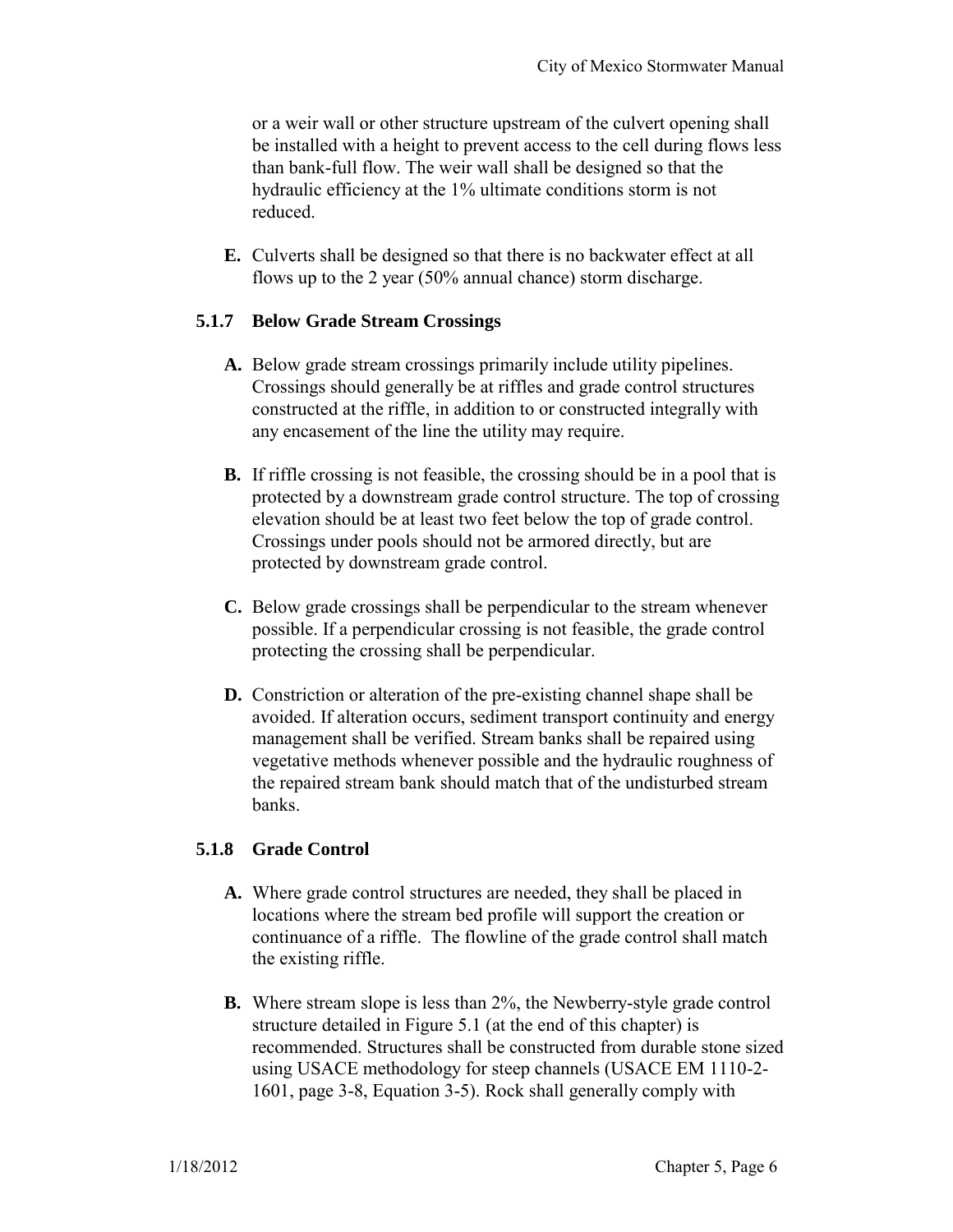USACE gradations as given in (USACE EM 1110-2-1601, Hydraulic Design of Flood Control Channels, Chapter 3). Shotrock with sufficient fines to fill voids may be used. The use of filter fabric and uniform gradations of stone are discouraged in stream beds.

- **C.** Where grades are in excess of 2%, low-drop step structures should be used.
- **D.** Alternate styles of grade control may be approved by the Director. Guidance for grade control design is given in Thomas et.al.
- **E.** Construction of new grade control structures may be waived by the Director if it is determined through review of the stream assessment that existing riffles are adequate to prevent or retard advancing headcuts. The City may alternatively choose to accept the risk of future headcut instead of disturbing a stable channel.

## **5.1.9 Bank Stabilization Projects**

- **A.** Bank stabilization projects should generally be limited to cases where existing buildings or infrastructure face significant property damage or safety issues. Projects to stabilize banks to facilitate reductions in buffer widths for new construction shall be avoided.
- **B.** Prior to stabilization, the causes of the instability should be considered, including the stream's current phase of channel evolution (Interagency, 2001, Chapter 7) and direction of meander migration. Stabilization may be unnecessary if a channel has ceased incision and widening and is in the process of deposition and restoration. If stability issues appear widespread or complex, a systematic evaluation of the stream system by professionals with expertise in river engineering and fluvial geomorphology may required by the Director.
- **C.** Instability caused by geotechnical failure (slumping of banks due to weak soils in the adjacent slopes) shall be distinguished from fluvial failure (erosion of banks caused by stream flows). For geotechnical issues, a geotechnical engineer shall evaluate the slope stability. Geotechnical designs shall provide for a 1.5 factor of safety (ratio of theoretical resisting forces to driving forces) against slope failure where it would endanger buildings, roadways, or other infrastructure, unless a lower factor of safety is approved by the Director. Fluvial failure may require analysis by an expert in bank stability.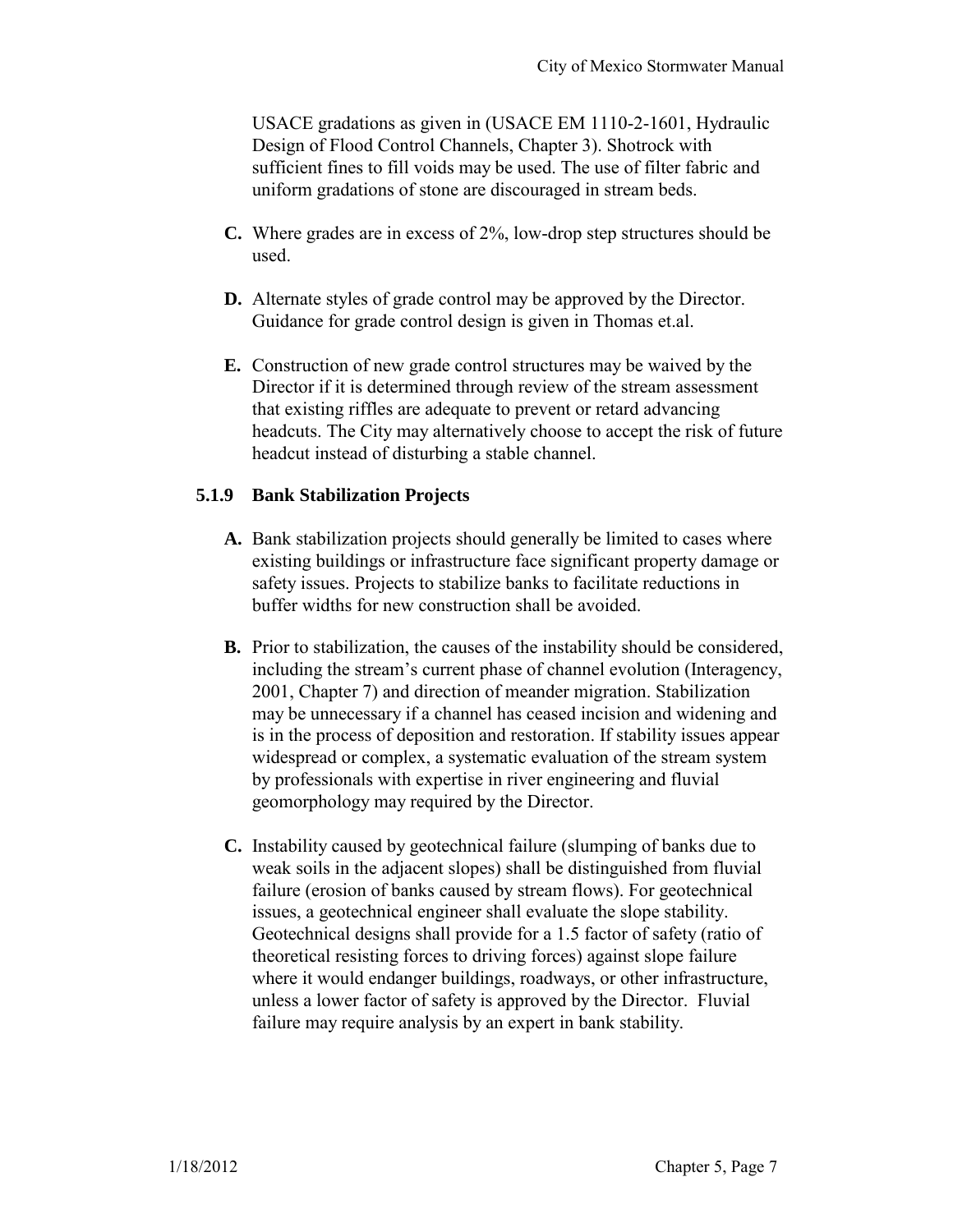

Increased urban stream flows have undercut the stream bank, causing willows to fall into the stream in the picture above.

- **D.** Bank stability projects shall have a design life greater than the useful life of the facility being protected, or a life cycle cost analysis shall be performed that considers replacement and repair over the entire protection period. Responsible parties for future maintenance shall be identified in a recorded maintenance agreement.
- **E.** Stabilization should begin and end at stable locations along the bank. Bank stabilization should be limited to areas of potential erosion and is rarely required on the inside of bends. For long projects, stabilization may alternate from side to side and is rarely necessary across an entire cross section. The existing cross section should be mimicked to the extent practical and need not be planar or uniform over the entire length. Grade control shall be provided at the riffle both upstream and downstream of the stabilization to isolate it from the surrounding stream and protect the foundation from undercutting. Control at intermediate points for longer projects may also be required. Energy management and sediment transport continuity shall be checked, and energy dissipation provided if necessary.
- **F.** "Hard-Armor" projects are those projects that use rip-rap, placed stone, gabions, retaining walls, or other rigid structures to provide geotechnical and fluvial stability. Such projects shall be designed in accordance with EM 1110-2-1205 (USACE, 1989), EM1110-2-1601 (USACE, 1994), or HEC-11 (FHWA 1989). Materials shall be sized to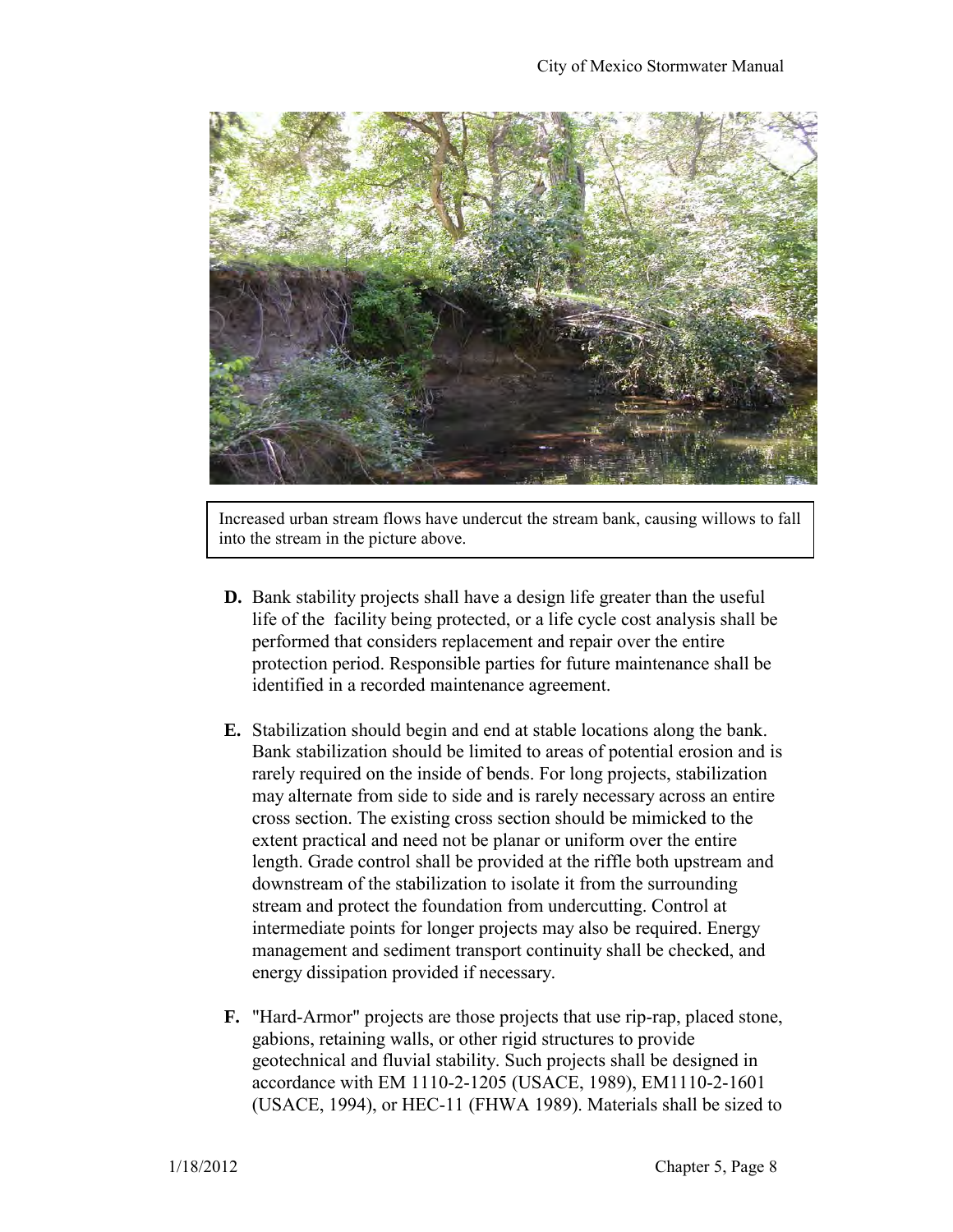prevent dislodgement in the 1% storm. Gradation should comply with USACE or FHWA recommendations. Stones should be placed to maintain roughness and variations. All material shall be well placed to ensure interlock and stability. Materials shall be keyed into the bed and banks with adequate allowance for scour along the toe and the structure should have adequate foundation. Vertical walls should be avoided when possible as they tend to concentrate scour at their toe and are typically smoother than the natural channel.

- **G.** Soil bioengineering involves the use of living vegetation in combination with soil reinforcing agents such as geogrids to provide bank stabilization by increasing soil shear resistance, dewatering saturated soils, and by reducing local shear stresses through increased hydraulic roughness.
- **H.** Bio-engineering projects shall be designed in accordance with the principals of NRCS (1996) and Gray and Sotir (1996). Designs will be tailored to the urban environment by consideration of the requirement for immediate functionality upon construction, the extreme variability and high shear stress of urban flows and the availability of mechanized equipment and skilled operators.
- **I.** Selection of plants and specifications for planting methods and soil amendments shall be prepared by a professional competent in the biological and stabilization properties of plants.
- **J.** Plants selected shall be appropriate to local conditions and shall be native varieties to the greatest extent practical. Evaluation of local conditions includes assessment of site microclimate, bank slope, soil composition, strength and fertility, type and condition of existing vegetation, proximity to existing infrastructure, soil moisture conditions and likelihood of wildlife predation. Engineering factors influencing plant selection include frequency, height and duration of inundation, near-bank shear stress, size and volume of bed load as well as depth and frequency of scour.
- **K.** Plants may be either locally harvested or purchased from commercial nurseries. When harvesting trees or forbes for transplantation, no more than 10% of a given stand may be removed and no plant on the state rare or endangered species list may be harvested or damaged in harvesting operations. Plant material grown near Audrain County is adapted to local climatic conditions and is preferred over more remote sources. Seed, plant plugs, rhizomes, whips, live stakes, bare root and container stock may be used. Turf grasses, noxious or invasive species shall not be used for bank stabilization projects. A variety of plant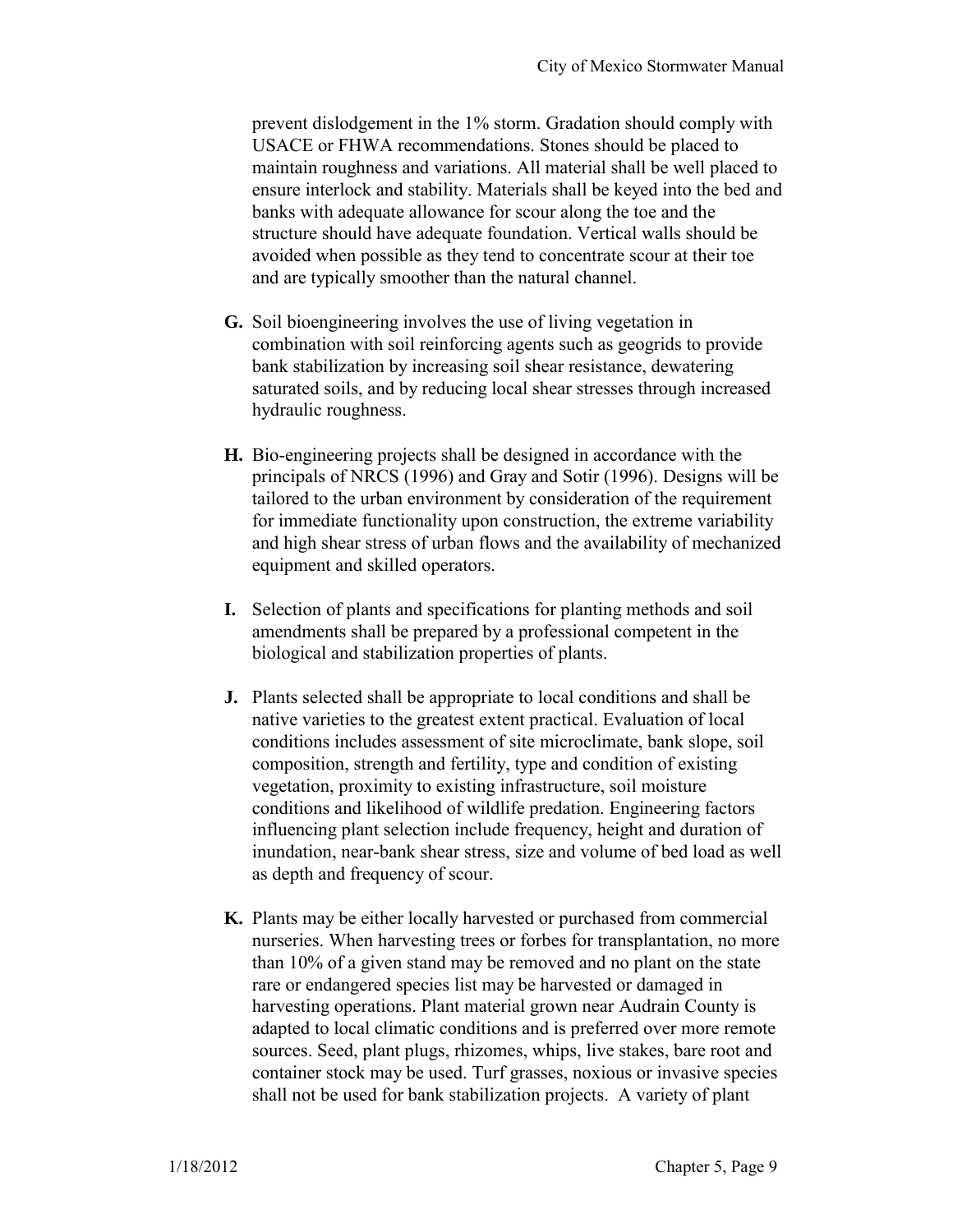species should be used to provide greater reliability to a design. For critical functions such as protection from toe scour a minimum of three species should generally be employed.

- **L.** Soil bioengineering methods are properly applied in the context of a relatively stable stream system, and relevant general requirements for all stream bank stabilization projects given in this section apply to bioengineered projects. Soil bioengineering alone is not appropriate when the zone of weakness lies below the root zone of the plantings, or when rapid draw down can occur, such as in a spillway or dam embankment.
- **M.** Composite methods are those which employ both hard armor and soil bio-engineering. Typically, armor for toe protection in critical locations is provided, with soil-bioengineering for the remainder. Design principals for both hard armor and soil-bioengineering shall be observed as appropriate.
- **N.** In-stream Stability Structures: In-stream structures are used to focus flow, control grade, dissipate energy and selectively lower near-bank stress. Stream barbs, weirs, guide vanes, vegetative sills, longitudinal peak stone, and grade controls are among the more commonly used instream structures. When constructed of natural material such as rock, such structures also create aquatic habitat. They may be used alone or in combination with hard armor, bio-engineering or composite methods. In-stream structure design is a river engineering practice and is beyond the scope of this standard. Preliminary guidance and references for the design of some common structures is given in Castro (1999) and Interagency (2001), Chapter 8 and Appendix A.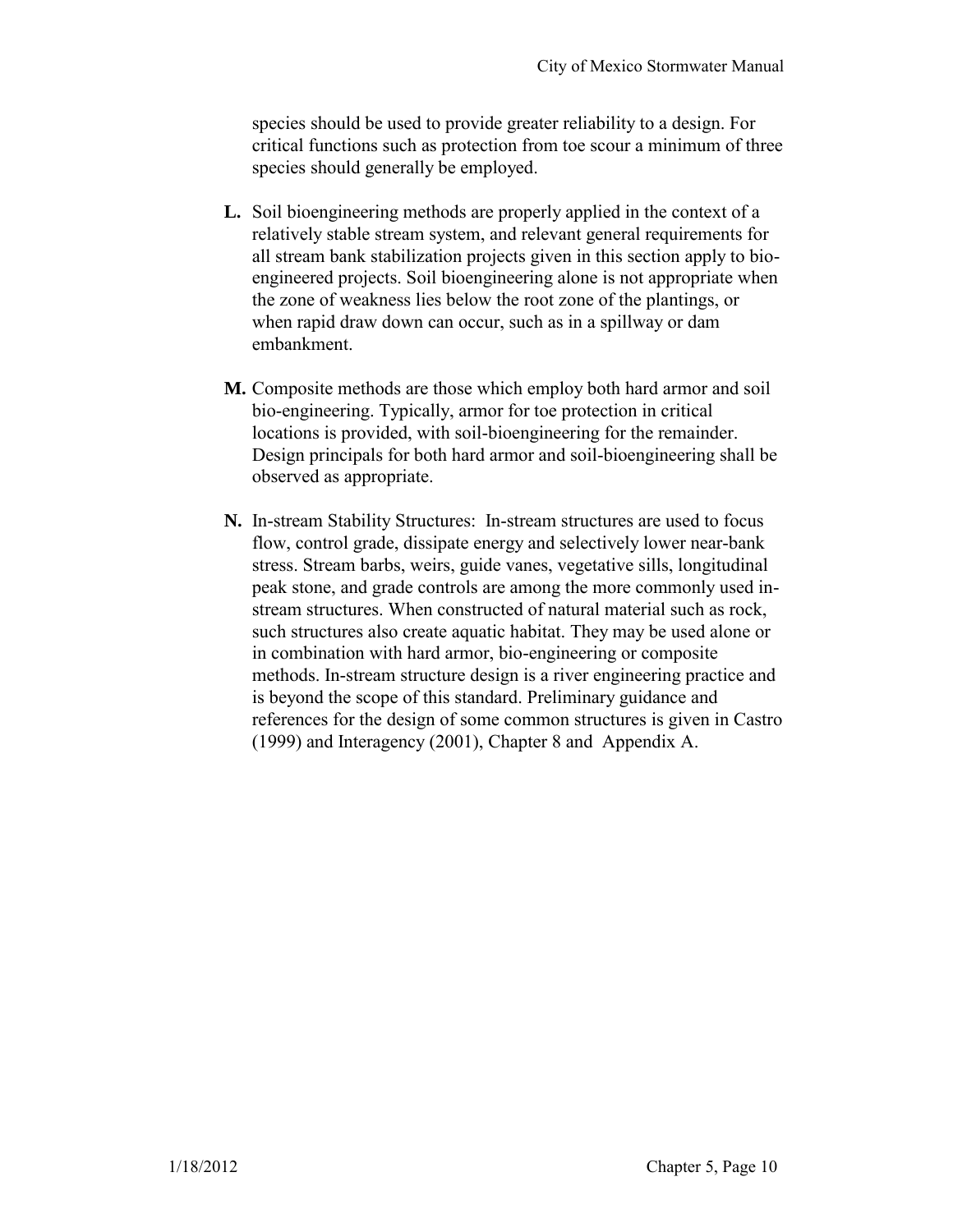## **5.2 ENGINEERED CHANNELS**

## **5.2.1 Scope**

The criteria in this section apply to created open channels or modified existing open channels where a stream buffer does not exist.

## **5.2.2 Design Storm**

Engineered channels shall be designed to completely contain the design storm for the site and shall provide for the overflow of the 100 year (1% annual chance) storm.

## **5.2.3 Velocity**

Flow velocity in open channels (with the exception of roadway gutters) shall be controlled to prevent erosion in the channel and at the outlet during the design storm. A minimum flushing velocity must also be maintained.

## **5.2.4 Freeboard**

Freeboard shall not be required above the design headwater pool elevation at the culvert entrance. However, the low exterior sill or low opening of adjacent structures shall be at or above the 1% return frequency storm water surface elevation. One foot of freeboard is recommended.

## **5.2.5 Channel Linings**

- **A.** Minimum lining height shall be the selected design storm water profile plus at least a 0.5-foot freeboard.
- **B.** All channel linings, except turf, shall contain provision for relieving back pressures and water entrapment at regular intervals and shall be provided with a filter underlayment to prevent soil piping.
- **C.** Lining height on the outside bend of curves shall be increased by:

$$
y = \frac{D}{4}
$$
 where:

 $y =$ Increased vertical height of lining in feet  $D =$  Depth of design flow in feet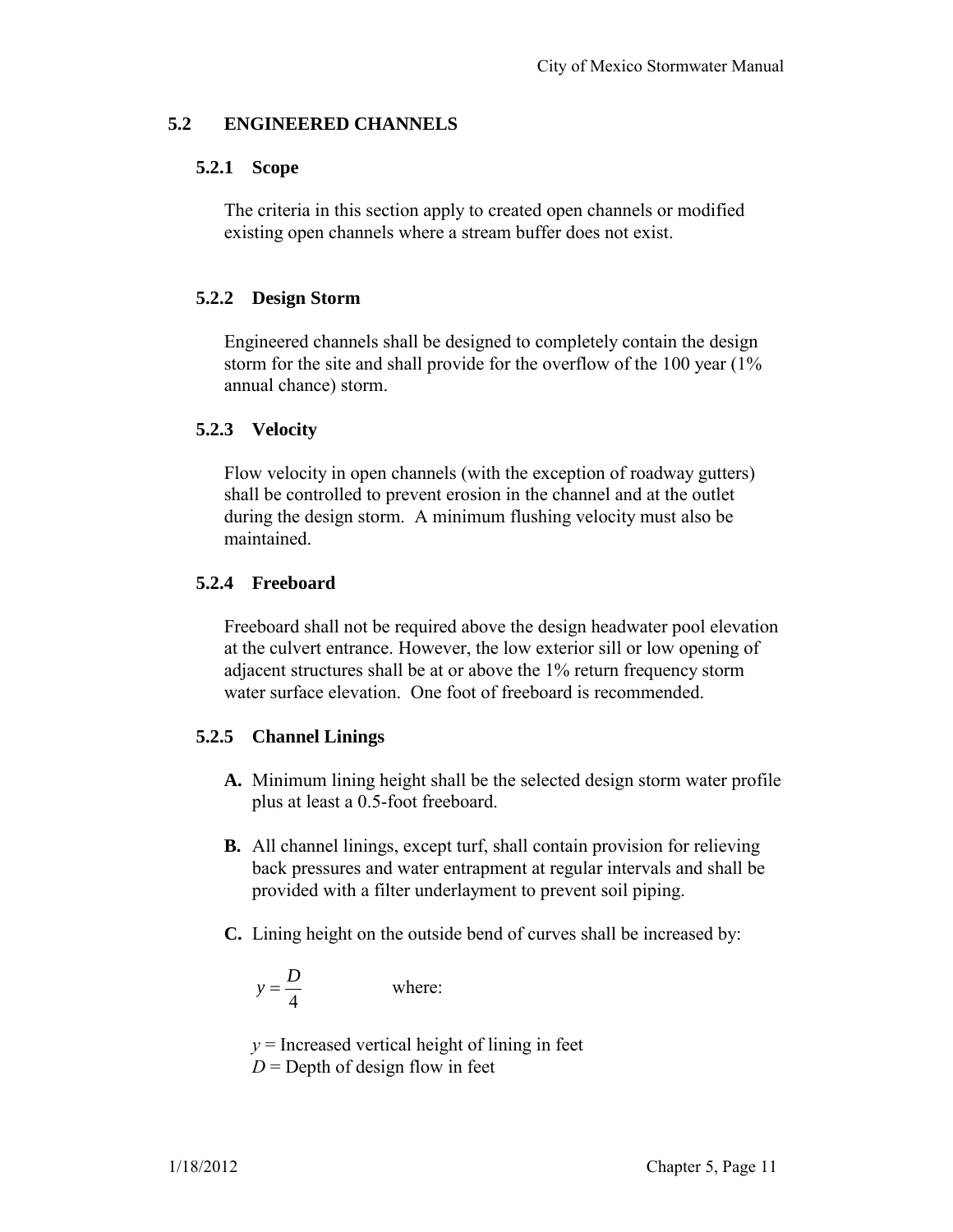**D.** Increased lining height shall be transitioned from y to zero feet over a minimum of:

 $30 \times y$  feet downstream from the point of tangency (P.T.).

 $10 \times y$  feet upstream from the point of curvature (P.C.).

## **5.2.6 Lining Material**

The types of lining material listed in Table 5.1 at the end of this chapter shall be used to control damage and erosion. All riprap and gabion linings shall be designed with a filter fabric. The design of the lining material shall protect the channel for conditions up to the 1% storm. This criterion may be reduced to the 10% storm if the Director approves and if responsibility for repair of channel linings in storms greater than 10% is clearly established.

Other types of lining materials not specifically listed in Table 5.1 at the end of this chapter may be used when approved by the Director.

The use of concrete lined open channels requires pre-approval from the Director of Public works. The Director would consider use of concretelined channels in certain redevelopment projects where site conditions did not allow for adjustments to grade or channel location and where structures may be threatened by potential erosion.

## **5.2.7 Side Slopes**

Side slopes shall not be steeper than:

- 3 horizontal to 1 vertical for turf lining.
- 2 horizontal to 1 vertical for all other lining materials, unless a geotechnical analysis indicates a steeper slope can be used.
- $\bullet$  Side slopes may need to be flatter than  $3H:1V$ , if necessary to stabilize slopes.

## **5.2.8 Alignment Changes**

Alignment changes shall be achieved by curves having a minimum radius of:

$$
R = \frac{V^2 \cdot W}{8D} \quad \text{where:}
$$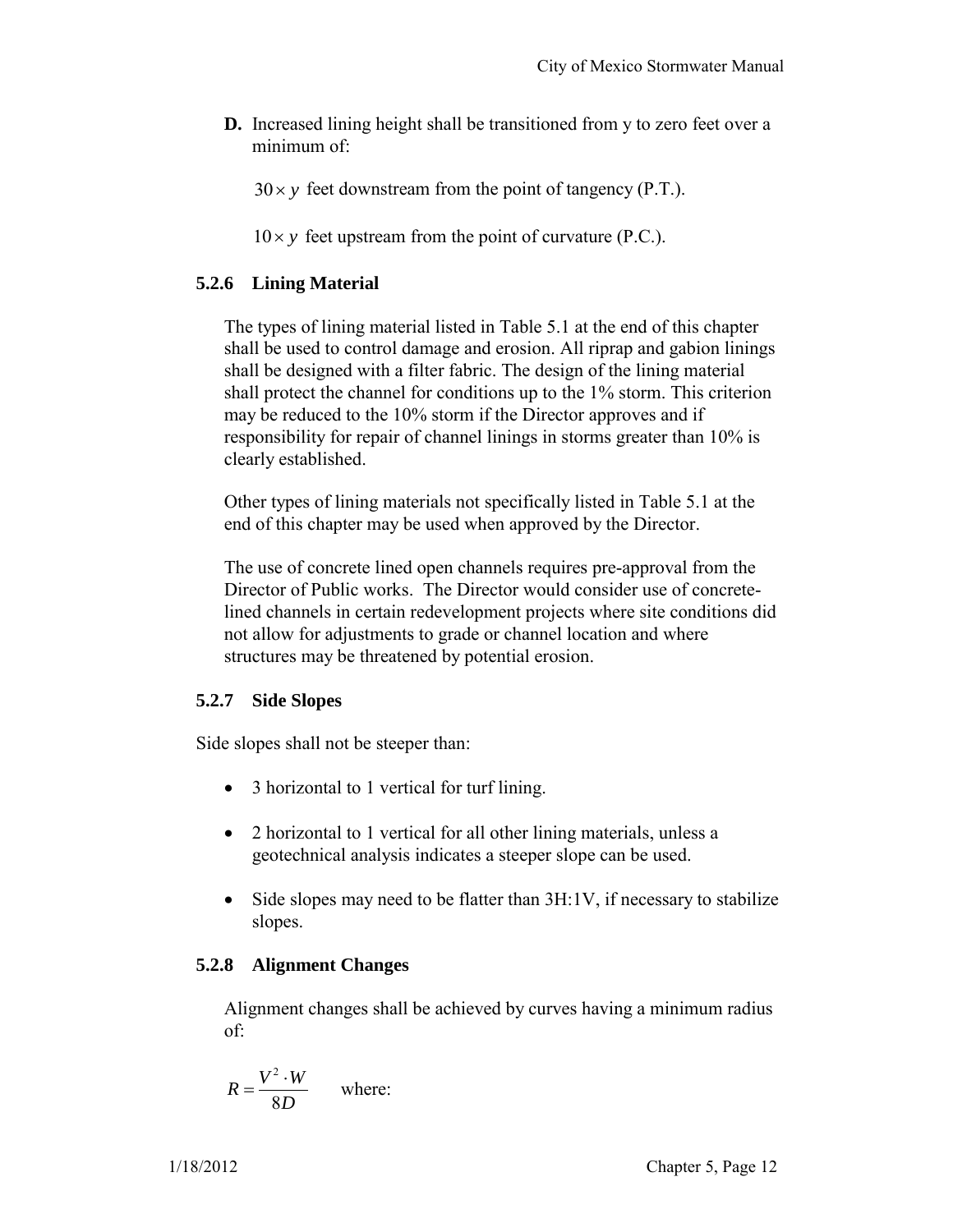$R =$ Minimum radius on centerline in feet  $V =$  Design velocity of flow in feet per second  $W =$  Width of channel at water surface in feet  $D =$  Depth of flow in feet

## **5.2.9 Vertical Wall Channels**

Vertical walls may be used for structural lining of improved channels when site conditions warrant; subject to the following special requirements:

- Walls shall be designed and constructed to act as retaining walls.
- Adequate provisions shall be made for maintenance and pedestrian entry/exit from the channel.

## **5.3 Easements**

Per the Stormwater Management Ordinance, permanent easements shall be dedicated to the City for all open channels.

## **5.3.1 Engineered/Natural Channels**

Easements shall be 16 feet wide or wide enough to contain the water surface from the 100 year (1% annual chance) return frequency storm, whichever is greater. Easements shall be continuous between street rights-of-way. When an improved channel begins or ends at a point other than the right-of-way of a dedicated street, a 16-foot or wider easement graded to provide maintenance equipment access shall be dedicated from the end of the channel to a street right-of-way. These are minimum requirements.

## **5.3.2 Roadside Channels**

Roadside ditches are engineered channels that are located wholly or partly within the street right-of-way. Roadside ditches in the street right-of-way do not require an easement. Otherwise, roadside ditches shall have a dedicated easement from the street right-of-way extending to five feet outside of the top of the outside bank of the channel.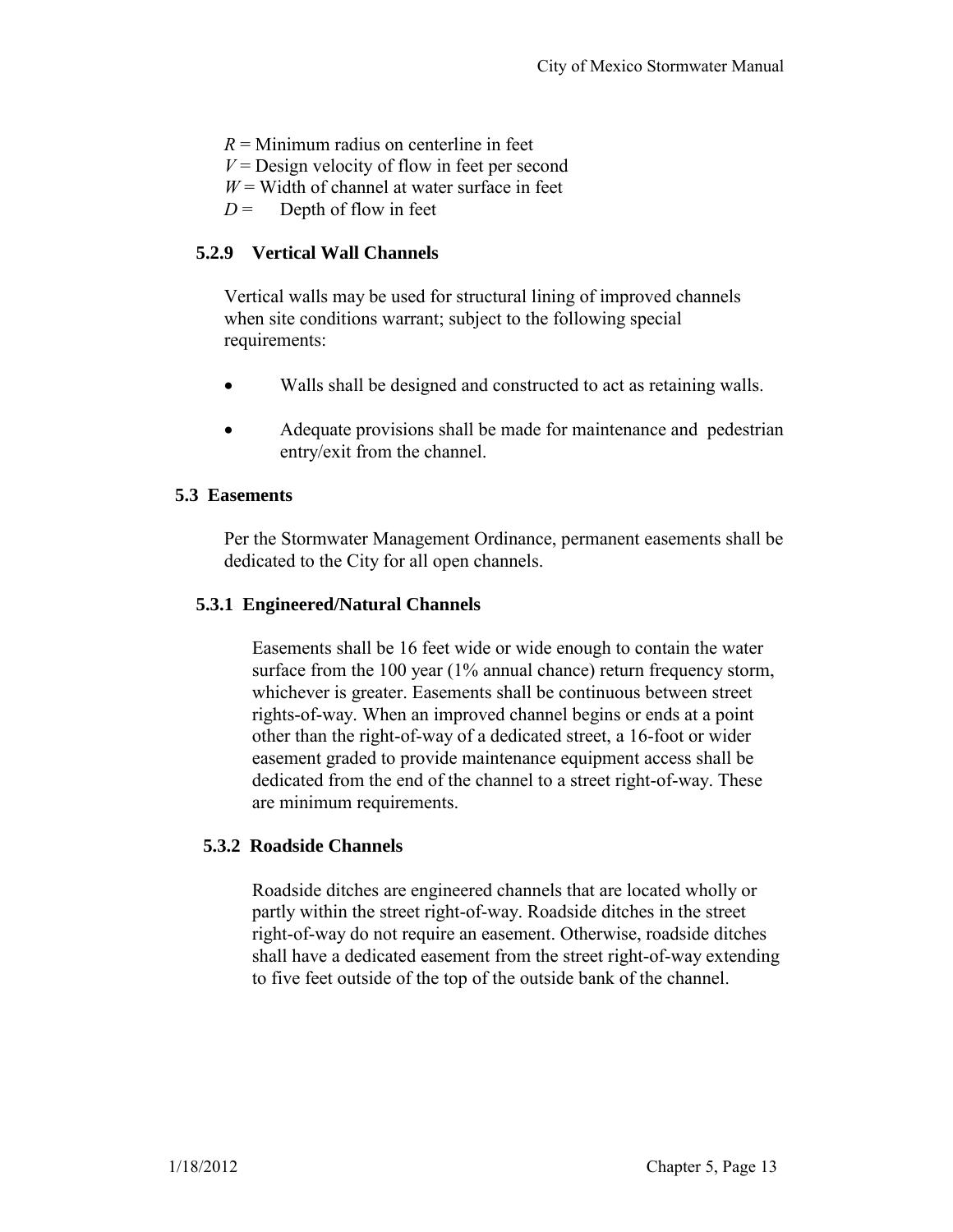| <b>Lining Category</b> | <b>Lining Type</b>              | $lb/ft^2$ |
|------------------------|---------------------------------|-----------|
| General                | <b>Erosion Control Blankets</b> | 1.55-2.35 |
|                        | Turf-Reinforced Matrix (TRMs):  |           |
|                        | Unvegetated:                    | 3.0       |
|                        | Vegetated:                      | 8.0       |
|                        | Geosynthetic Materials          | 3.01      |
|                        | Cellular Containment            | 8.1       |
|                        | Woven Paper Net                 | 0.15      |
|                        | Jut Net                         | 0.45      |
|                        | Fiberglass Roving:              |           |
|                        | Single                          | 0.60      |
|                        | Double                          | 0.85      |
|                        | <b>Straw With Net</b>           | 1.45      |
|                        | Curled Wood Mat                 | 1.55      |
|                        | Synthetic Mat                   | 2.00      |
| Vegetative             | Class A (see Table $5606-2^*$ ) | 3.70      |
|                        | Class B (see Table $5606-2^*$ ) | 2.10      |
|                        | Class C (see Table 5606-2*)     | 1.00      |
|                        | Class D (see Table $5606-2^*$ ) | 0.60      |
|                        | Class E (see Table $5606-2^*$ ) | 0.35      |
| Gravel Riprap          | 1 inch                          | 0.33      |
|                        | 2 inch                          | 0.67      |
| Rock Riprap            | $D_{50} = 6$ inch               | 2.00      |
|                        | $D_{50} = 12$ inch              | 4.00      |
|                        | $D_{50} = 15$ inch              | 5.00      |
|                        | $D_{50} = 18$ inch              | 6.00      |
|                        | $D_{50} = 21$ inch              | 7.80      |
|                        | $D_{50} = 24$ inch              | 8.00      |

## **Table 5.1 Permissible Shear Stresses for Lining Material**

\*Table 5606-2 from the Kansas City APWA Section 5600 is included for ease of reference on the next page.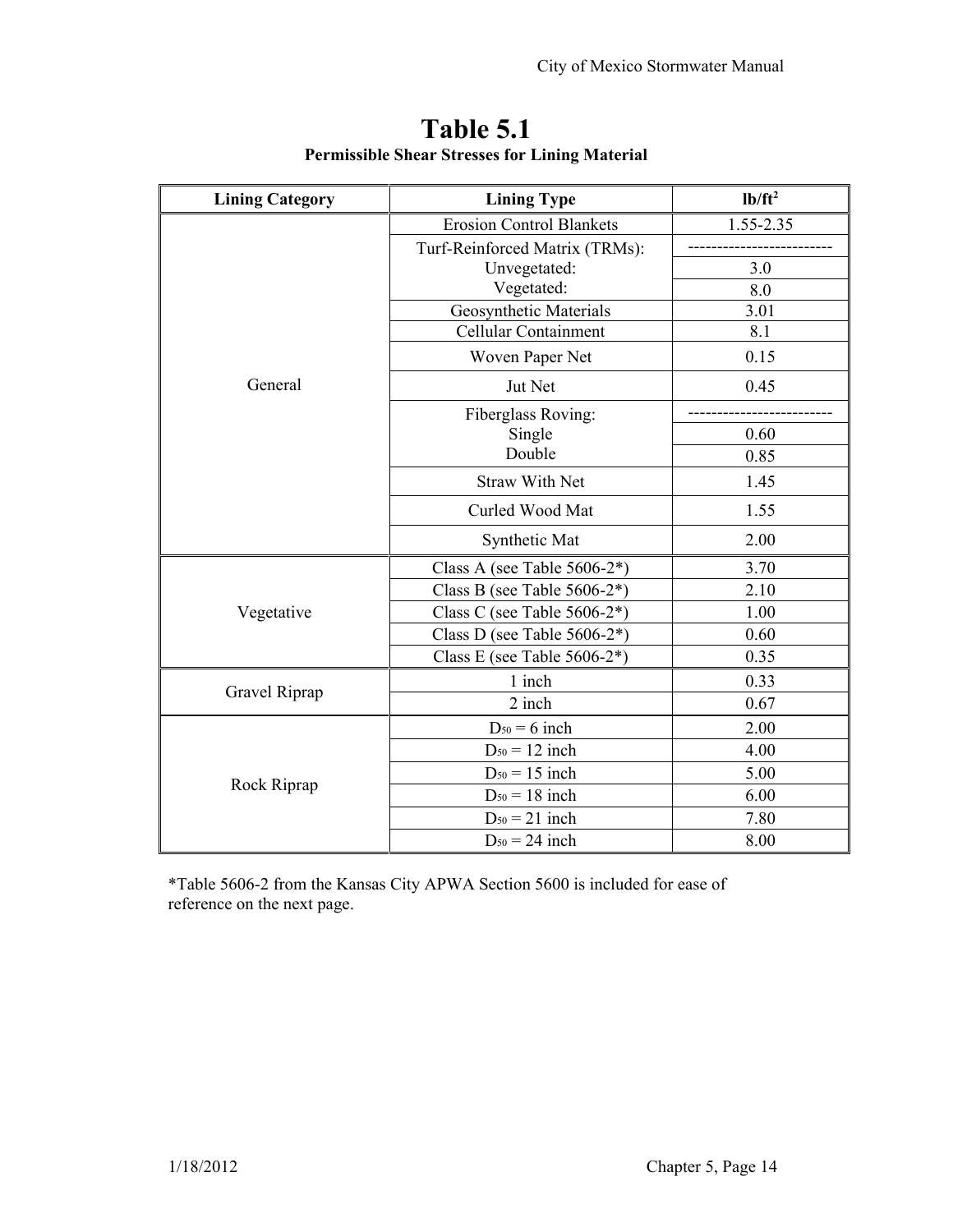| <b>Table 5606-2</b>                                                                                |                                  |                                        |  |
|----------------------------------------------------------------------------------------------------|----------------------------------|----------------------------------------|--|
| <b>Classification of Vegetal Covers as to Degree of Retardance</b>                                 |                                  |                                        |  |
| <b>Retardance Class</b>                                                                            | Cover                            | Condition                              |  |
| A                                                                                                  | <b>Weeping Love Grass</b>        | Excellent stand, tall (average 760 mm) |  |
|                                                                                                    | Yellow Bluestem Ischaemum        | Excellent stand, tall (average 910 mm) |  |
| $\overline{B}$                                                                                     | Bermuda Grass                    | Good stand, tall (average 300 mm)      |  |
|                                                                                                    | Native Grass Mixture (little     | Good stand (unmowed)                   |  |
|                                                                                                    | bluestem, bluestem, blue gamma,  |                                        |  |
|                                                                                                    | and other long and short midwest |                                        |  |
|                                                                                                    | grasses)                         |                                        |  |
|                                                                                                    | Weeping lovegrass                | Good stand, tall (average 610 mm)      |  |
|                                                                                                    | Lespedeza sericea                | Good stand, not woody, tall (average   |  |
|                                                                                                    |                                  | 480 mm)                                |  |
|                                                                                                    | Alfalfa                          | Good stand, uncut (average 280 mm)     |  |
|                                                                                                    | <b>Blue Gamma</b>                | Good stand, uncut (average 280 mm)     |  |
| $\mathcal{C}$                                                                                      | Bermuda grass                    | Good stand, mowed (average 150 mm)     |  |
|                                                                                                    | Common Lespedeza                 | Good stand, uncut (average 280 mm)     |  |
|                                                                                                    | Grass-Legume mixture - summer    | Good stand, uncut (150 to 200 mm)      |  |
|                                                                                                    | (orchard grass, redtop, Italian, |                                        |  |
|                                                                                                    | ryegrass, and common lespedeza)  |                                        |  |
|                                                                                                    | Centipedegrass                   | Very dense cover (average 150 mm)      |  |
|                                                                                                    | Kentucky bluegrass               | Good stand, headed (150 to 300 mm)     |  |
| D                                                                                                  | Bermuda grass                    | Good stand, cut to 60-mm height        |  |
|                                                                                                    | Common Lespedeza                 | Excellent stand, uncut (average 110    |  |
|                                                                                                    |                                  | mm)                                    |  |
|                                                                                                    | Buffalo grass                    | Good stand, uncut (80 to 150 mm)       |  |
|                                                                                                    | Grass-legume mixture - fall,     | Good stand, uncut (100 to 130 mm)      |  |
|                                                                                                    | spring (orchard grass, redtop,   |                                        |  |
|                                                                                                    | Italian, ryegrass, and common    |                                        |  |
|                                                                                                    | lespedeza)                       |                                        |  |
|                                                                                                    | Lespedeza sericea                | After cutting to 50 mm height. Very    |  |
|                                                                                                    |                                  | good stand before cutting.             |  |
| E                                                                                                  | Bermuda grass                    | Good stand, cut to height of 40 mm     |  |
|                                                                                                    | Bermuda grass                    | Burned stubble                         |  |
| Note: Covers classified have been tested in experimental channels. Covers were green and generally |                                  |                                        |  |
| uniform                                                                                            |                                  |                                        |  |